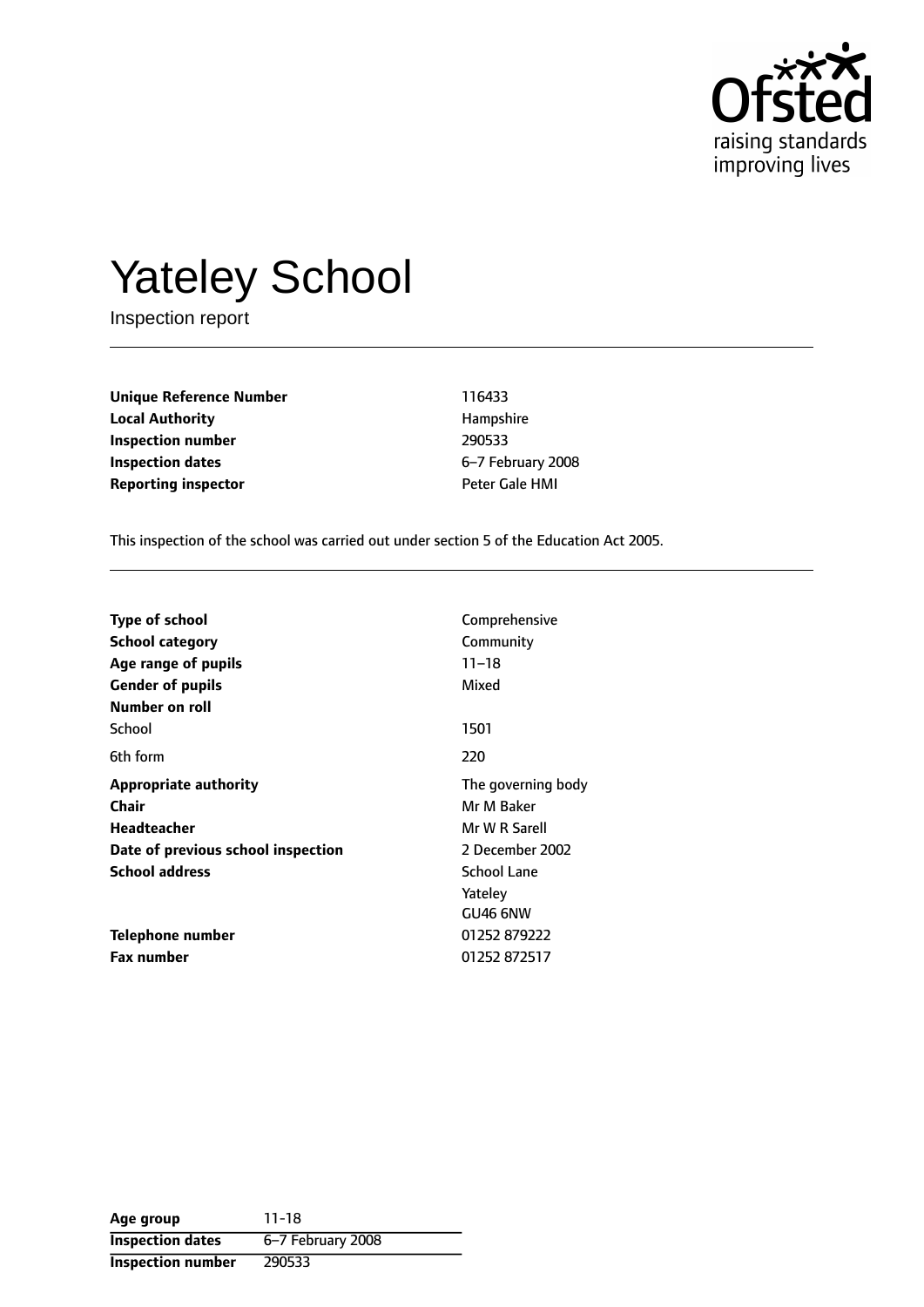.

© Crown copyright 2008

#### Website: www.ofsted.gov.uk

This document may be reproduced in whole or in part for non-commercial educational purposes, provided that the information quoted is reproduced without adaptation and the source and date of publication are stated.

Further copies of this report are obtainable from the school. Under the Education Act 2005, the school must provide a copy of this report free of charge to certain categories of people. A charge not exceeding the full cost of reproduction may be made for any other copies supplied.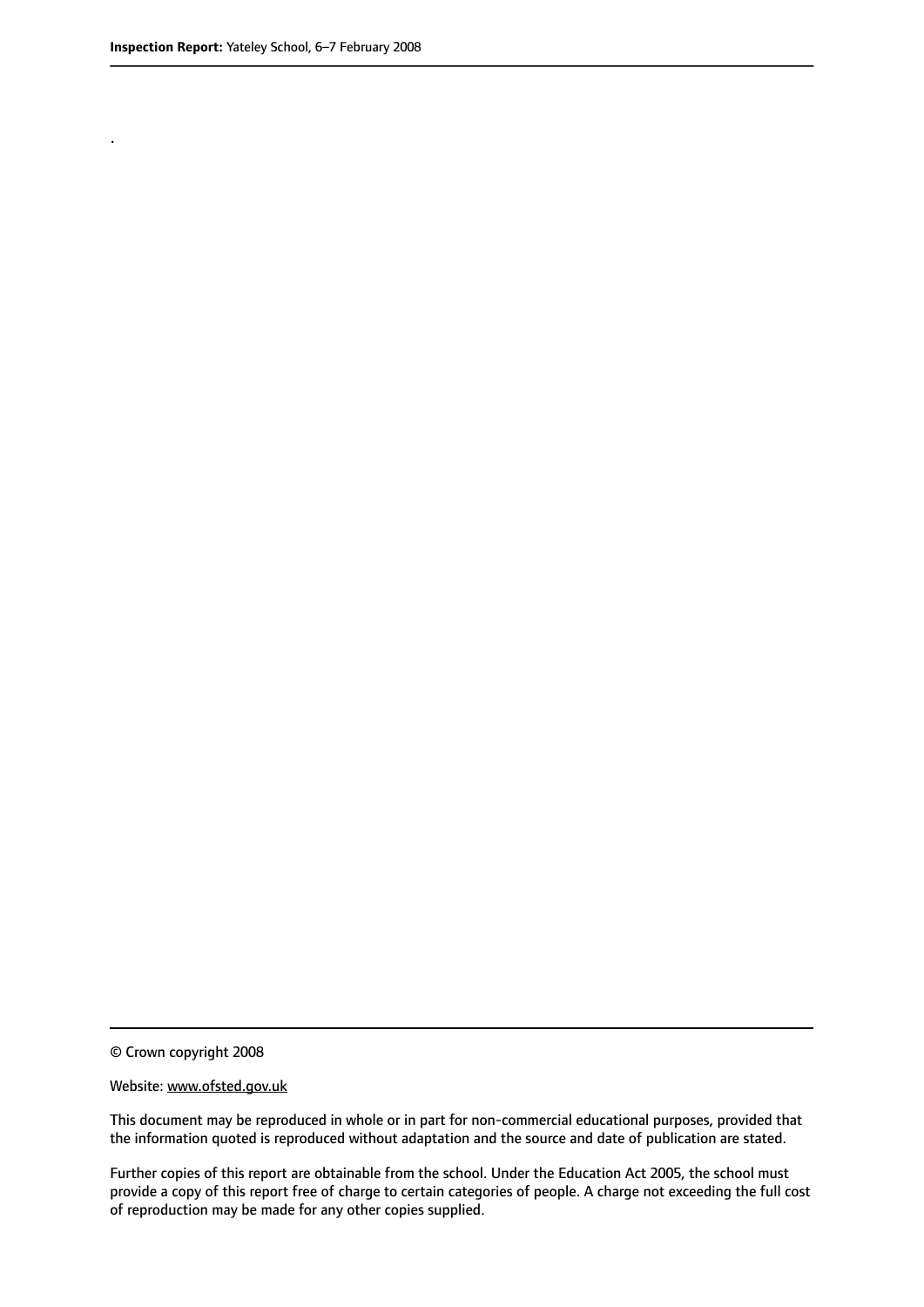# **Introduction**

The inspection was carried out by one of Her Majesty's Inspectors and four Additional Inspectors.

## **Description of the school**

This is a larger than average school with a long established status as a specialist performing arts college. The school is part of the Yateley campus providing pre-school to adult education. Most students are from a White British background and there are very few whose first language is not English. The percentage of students who are eligible for free school meals is low. Although the percentage of students with statements of special educational need is low, the percentage with learning difficulties and/or disabilities is close to the national average.

## **Key for inspection grades**

| Grade 1 | Outstanding  |
|---------|--------------|
| Grade 2 | Good         |
| Grade 3 | Satisfactory |
| Grade 4 | Inadequate   |
|         |              |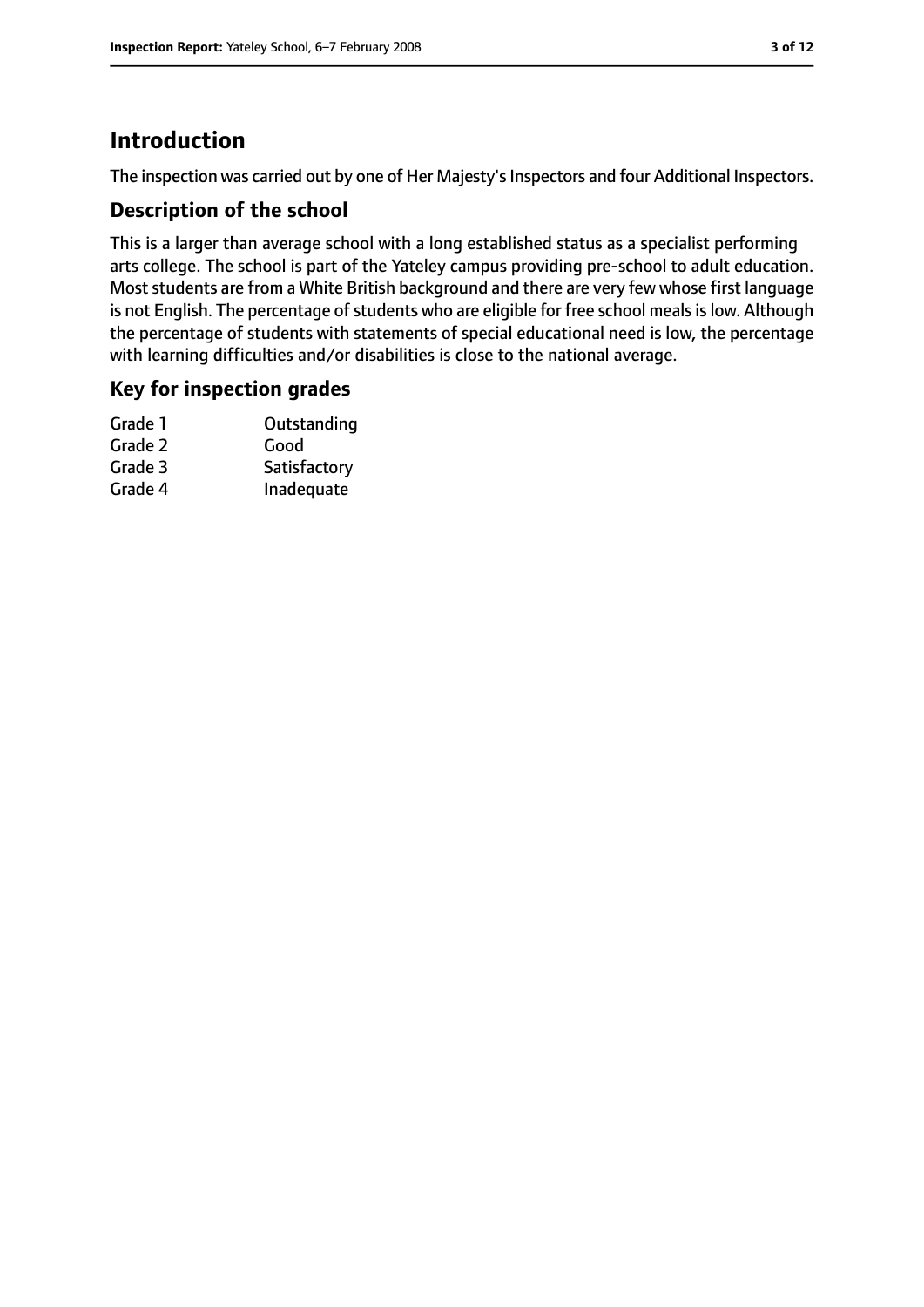# **Overall effectiveness of the school**

#### **Grade: 2**

Yateley is a good school. It provides good quality care, education, and satisfactory but improving leadership. The specialist status in performing arts adds real value to the work of the school, particularly in terms of personal development. One parent commented that there is a 'wonderful sense of encouragement and teamwork for the numerous productions'. Standards are above average on entry and also at the end of Key Stage 3 and 4. In the past the school had not recognized that some individual students were not making the progress of which they were capable. The school has begun to respond to underperformance and this led to strong improvements in the rate of progress students made in Key Stage 4 in 2007 and a rise in standards. Whilst this had a positive impact on Key Stage 4, progress was not good enough in Key Stage 3 last year. The school has focused more effort on Key Stage 3 teaching and learning since September. Progress is now satisfactory in Key Stage 3 and good when measured across both key stages due to the stronger performance in Key Stage 4.

There is a drive from the senior leadership to accelerate progress although this is inconsistently reflected in leadership at all levels. Teaching and learning are best during Key Stage 4. In some Key Stage 3 lessons, teaching styles are insufficiently adapted to the needs of younger students, particularly in English, mathematics and science. Overall, teaching and learning are good and this leads to good progress. There is a small minority of teaching across the school where planning and execution fail to meet the full range of needs of the students and this is more prevalent in Key Stage 3 where timetabling constraints require more mixed ability teaching. Although, the school is aware of the problem it has not been totally successful in eradicating this by sharing the very good practice that exists. Behaviour is good in most lessons and around the school although a minority of parents who responded to the inspection questionnaire expressed concerns around this important area.

The curriculum reflects the school's specialist status well and is suitably adapted in Key Stage 4 to meet the needs of all learners with academic and vocational routes for learners. Extra curricular provision is a particular strength and both excites the able and supports the more vulnerable through the work of dedicated staff. Students show a good awareness of how to lead safe, healthy lifestyles and are fully involved in the local community and in the numerous extra-curricular activities. Care, guidance and support are good in the school with the exception of marking which often fails to inform students how best to improve. The mentoring system to support students who underachieve has helped them both pastorally and academically.

The headteacher, leadership team and other leaders in the school are developing a clear sense of priorities to improve the school. As a result, the school is implementing targeted strategies to realise these priorities. Some strategies, such as improving GCSE results by targeting underachieving individuals are already successful but need further embedding. Others, such as developing a greater consistency of learning experience for students across and within subjects remain areas requiring further development. Individual student targets are challenging, well reviewed, and tracked to help students improve. However, whole school and departmental targets are less challenging. School improvement planning is not sharply enough focused on raising student achievement.

Since the last inspection most of the issues for improvement have been successfully addressed. The issues relating to the need to share very best teaching practice and improve the behaviour in some satisfactory lessons remain and are intrinsically linked. The school is improving its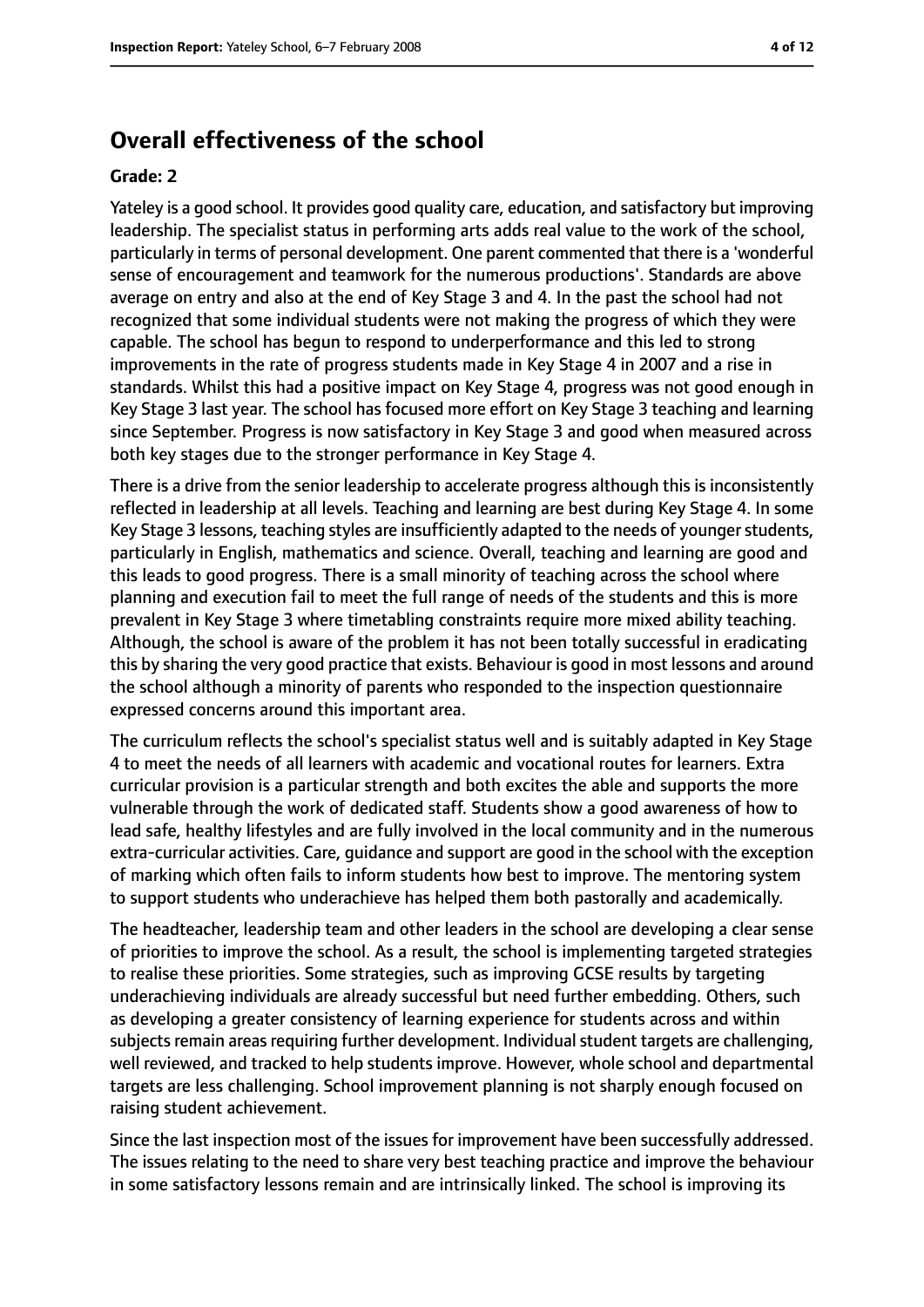financial position and has begun to implement its successful Key Stage 4 strategies in Key Stage 3. In light of recent successes, coupled with a talented staff and an able school population, the school demonstrates good capacity for further improvement.

# **Effectiveness of the sixth form**

#### **Grade: 2**

Sixth form provision is good. It is led and managed in a demanding, yet sensitive, way. Students enter the sixth form with standards that are broadly average and historically they have left with grades that were in line with national average results. The rigorous and thorough assessment procedures introduced by the recently appointed head of sixth form are contributing to improving standards; for present students, though prior attainment is broadly average, standards are above average. Good teaching and a relevant curriculum, which meets the students' needs well, leads to good achievement. The curriculum is enhanced by an appropriate range of extra-curricular activities, many of which are offered as part of the school's specialist status as a performing arts college. Though there is a spread of vocational subjects, some aspects of work-related learning have not been fully exploited by developing external links. Many students contribute well to school life and the wider community by helping with charitable projects for example.

Effective monitoring has led to improved attendance and this is now good. Course retention rates are good. Most students are responding positively to the recently introduced changes; they enjoy the sixth form and are appreciative of the care, support and challenges provided. Parental support is strong. As one parent commented: 'The sixth form is improving. It is now strongly led. The head of sixth form has brought a new ethos of commitment to study and achievement and I am very impressed with the support offered to my daughter.'

## **What the school should do to improve further**

- Spread the good practice seen in the majority of teaching and learning particularly in Key Stage 3.
- Drive up standards by raising expectations of student progress through departmental and whole school improvement planning particularly at Key Stage 3.
- Develop marking to better quide students on how to improve.

# **Achievement and standards**

#### **Grade: 2**

#### **Grade for sixth form: 2**

Standards at Key Stage 3 and 4 in 2007 were above average with the exception of science at Key Stage 3 where they were average. Achievement was good during Key Stage 4 due to effective teaching and learning and a concerted whole school approach to raise GCSE performance. The school has correctly focused its energies into improvement at Key Stage 4 and some strategies have been very effective especially mentoring of underachievers and those with behavioural issues. This has led to especially good progress by the less able and those with learning difficulties and or disabilities at Key Stage 4

Key Stage 3 results in 2007 were a complete contrast to Key Stage 4 with those that were less able and those with learning difficulties and or disabilities making the least progress. The school has begun to address Key Stage 3 achievement by careful analysis and the use of local authority advisors to support subject leaders. External observations of teaching and subsequent support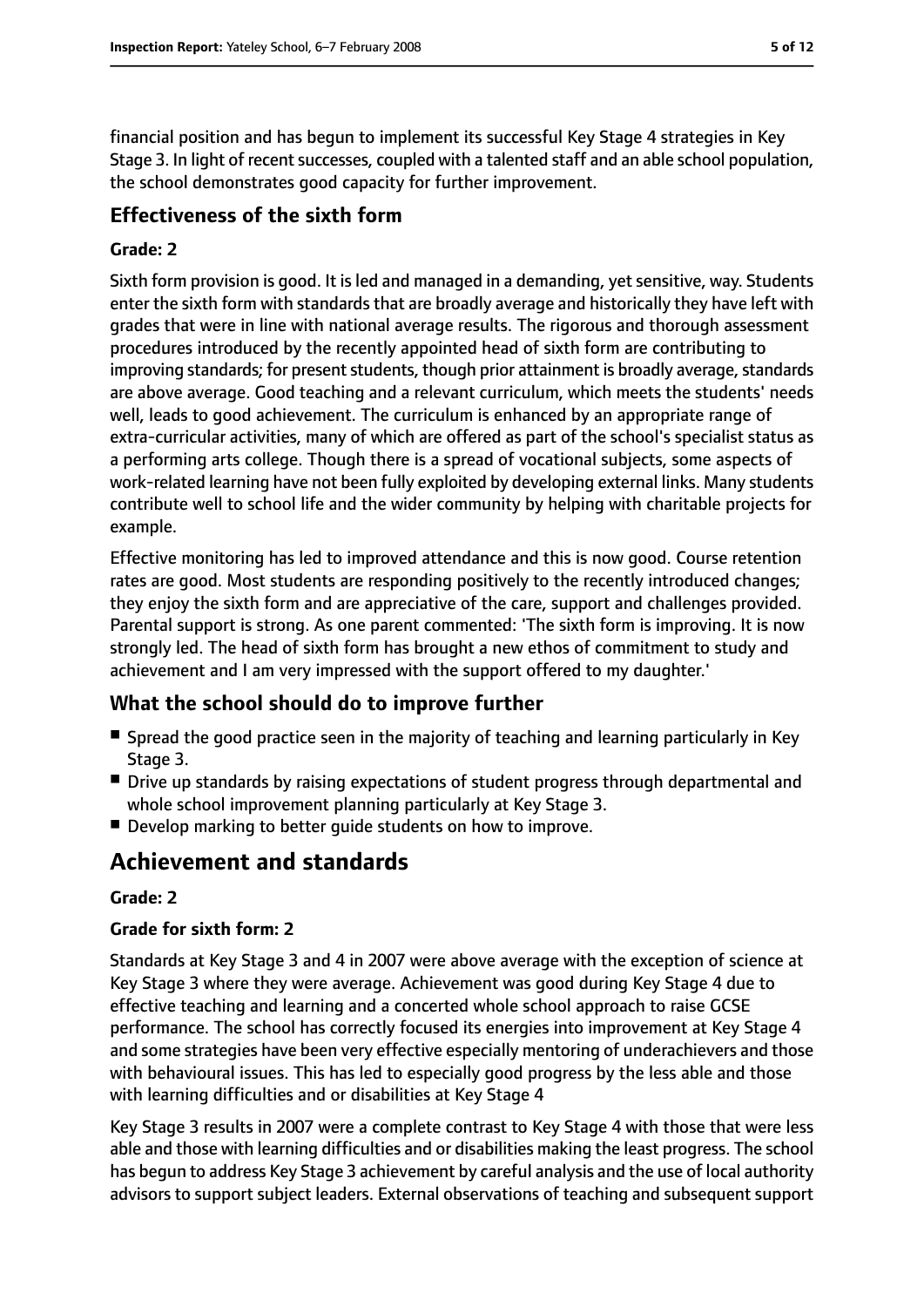for curriculum and teacher development are beginning to result in a better teaching and learning experience for students. Monitoring and tracking have improved, though more intervention and embedding are required to increase the impact on levels of attainment. Tracking information indicates that the progress of current Key Stage 3 students is at least satisfactory. Students in Key Stage 4 continue to make at least good progress, partly because the teaching and learning are better. Overall, the progress students make across both key stages is now good.

# **Personal development and well-being**

## **Grade: 2**

#### **Grade for sixth form: 2**

Most students are enthusiastic about coming to school, they enjoy learning and attendance levels are above the national average. Behaviour round the school and in lessons is good. Students feel that they are dealt with fairly and supported well. Attitudes are very positive in lessons such as art and music, where students are encouraged to be creative and share their work with others.

Opportunities available because of the performing arts status have benefited students and participation in school productions is very good as is attendance at clubs and after school activities. Students' spiritual, moral, social and cultural development is good overall with cultural development being particularly strong. Knowledge of other faiths and cultures is good and the school now puts a specific emphasis on the culture of its own minority groups. Students show good understanding of health and environmental issues and of how to be safe in a school or working environment. Participation in sport is good but not all students make wise choices about eating judging by litter evident around the campus.

The school council is effective and students make a good contribution to their school and to the wider community via charity fund raising and by acting as assistants in classes and in the library. Students have secure academic and practical skills and they are aware of the requirements of the workplace, which prepares them well for future economic wellbeing.

# **Quality of provision**

# **Teaching and learning**

## **Grade: 2**

## **Grade for sixth form: 2**

The quality of teaching and learning is good overall and is best at Key Stage 4 and in the sixth form. In the vast majority of lessons, students are attentive and teachers demonstrate excellent subject knowledge and well developed teaching skills. In these lessons students progress at a good rate.

Although there is evidence of much good and even outstanding teaching in a wide variety of subjects at all levels this is not sufficiently consistent across or within subject areas. Lesson plans are generally used well to aid teaching, though greater emphasis is needed to identify and share with students what they should have learned by the end of the lesson. In a small minority of lessons, particularly in Key Stage 3, teaching is less effectively matched to learners' needs. In these lessons, interest levels and pace are low and result in low-level behaviour issues from some students. In turn, this disrupts teaching and so affects both student motivation and progress. Homework is not consistently well used to inform both teachers and students on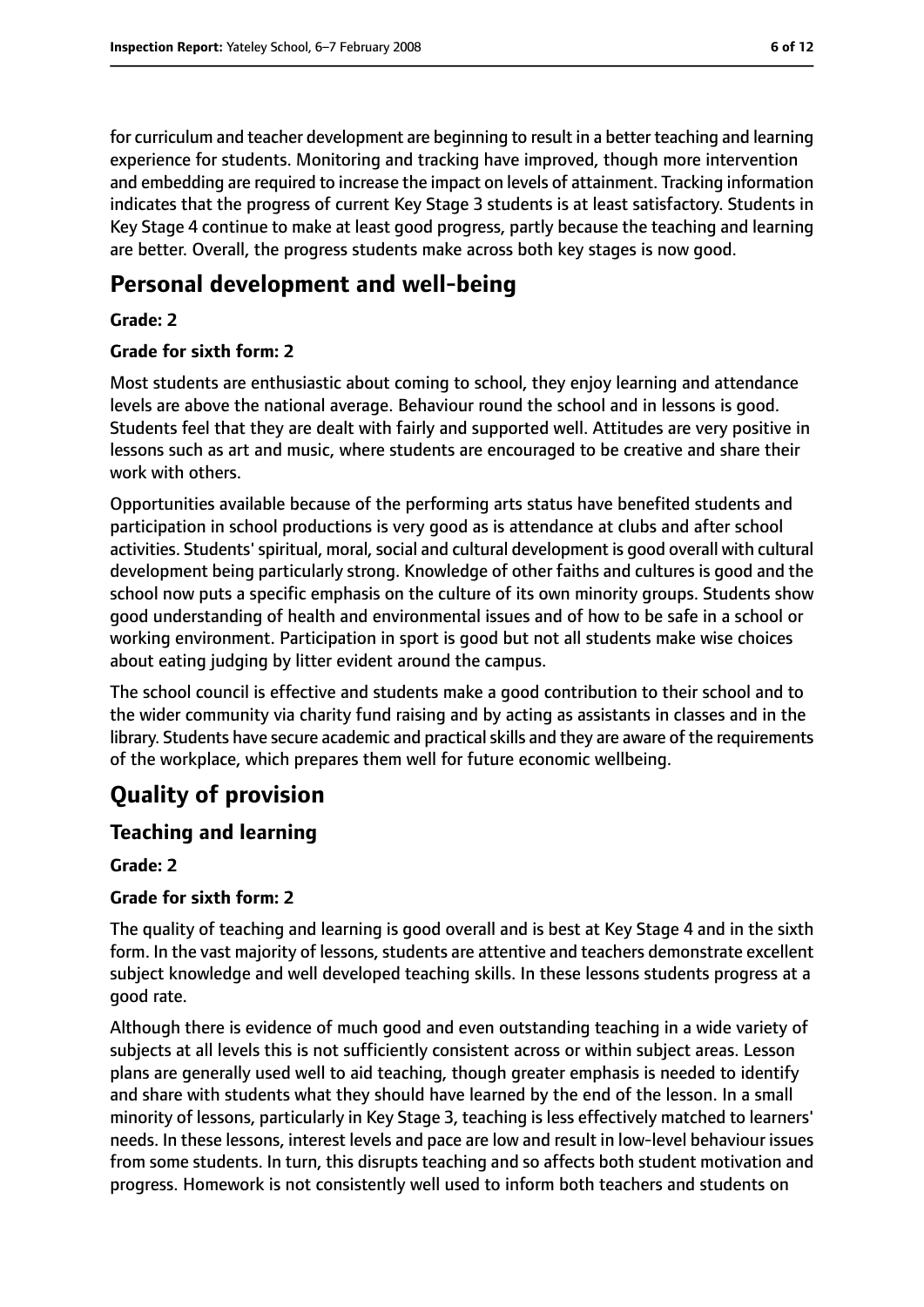individual progress. Classroom assistants are well briefed and work well with class teachers and provide a valuable contribution to the progress of targeted students and others.

## **Curriculum and other activities**

#### **Grade: 2**

#### **Grade for sixth form: 2**

A good range of both academic and vocational subject choices are available to students which meets their needs and aspirations well. From Years 7 to 9, the curriculum is enriched with the study of dance and drama. Developments are taking place to enhance the Key Stage 3 curriculum in science and mathematics through more enquiry and problem solving. In Years 8 and 9, Latin and Spanish can also be experienced. At Key Stage 4, various pathways exist, enabling students to obtain either vocational or academic qualifications or combinations of these. Apart from those students taking GCSE in information studies, there are only limited opportunities for students to further develop their information, communications and technology skills (ICT) in Year 11. The needs of both less able students and those with lower levels of motivation are fully considered in providing suitable school and college linked courses leading to recognised qualifications. A wide range of curriculum enrichment and subject enhancement opportunities are available to further challenge students. The more able have the opportunity to undertake additional GCSE courses and also study some AS modules in Year11. Students are suitably prepared for life beyond school, having been taught a variety of essential life skills including health education, financial skills, citizenship and careers guidance.

## **Care, guidance and support**

#### **Grade: 2**

#### **Grade for sixth form: 2**

Care and guidance is good and requirements for safeguarding students and ensuring their welfare are met. Careful monitoring of attendance data takes place but students are not always registered in subject lessons as required by the school and procedures for informing parents about students' failure to arrive in school need to be more clearly established. Provision for vulnerable students and individuals with specific needs is good and there has been a recent review of individual education planning. There is provision for gifted and talented students but planning does not always challenge those of high academic ability. The pastoral system is effective and there are good systems for supporting students through the house system. The quality of medical and other support is good as is provision for careers advice and guidance. The new PSHE programme is helping students in making appropriate lifestyle and other choices. Academic guidance is effective and older students do know how well they are doing and what they need to improve. There are inconsistencies in marking and, teacher comments whilst encouraging, often fail to guide students about how to improve. Students are given good advice and guidance on subject and course options in Years 9 and 11 so that they are confident about making informed choices about courses at GCSE and in the sixth form or at other centres.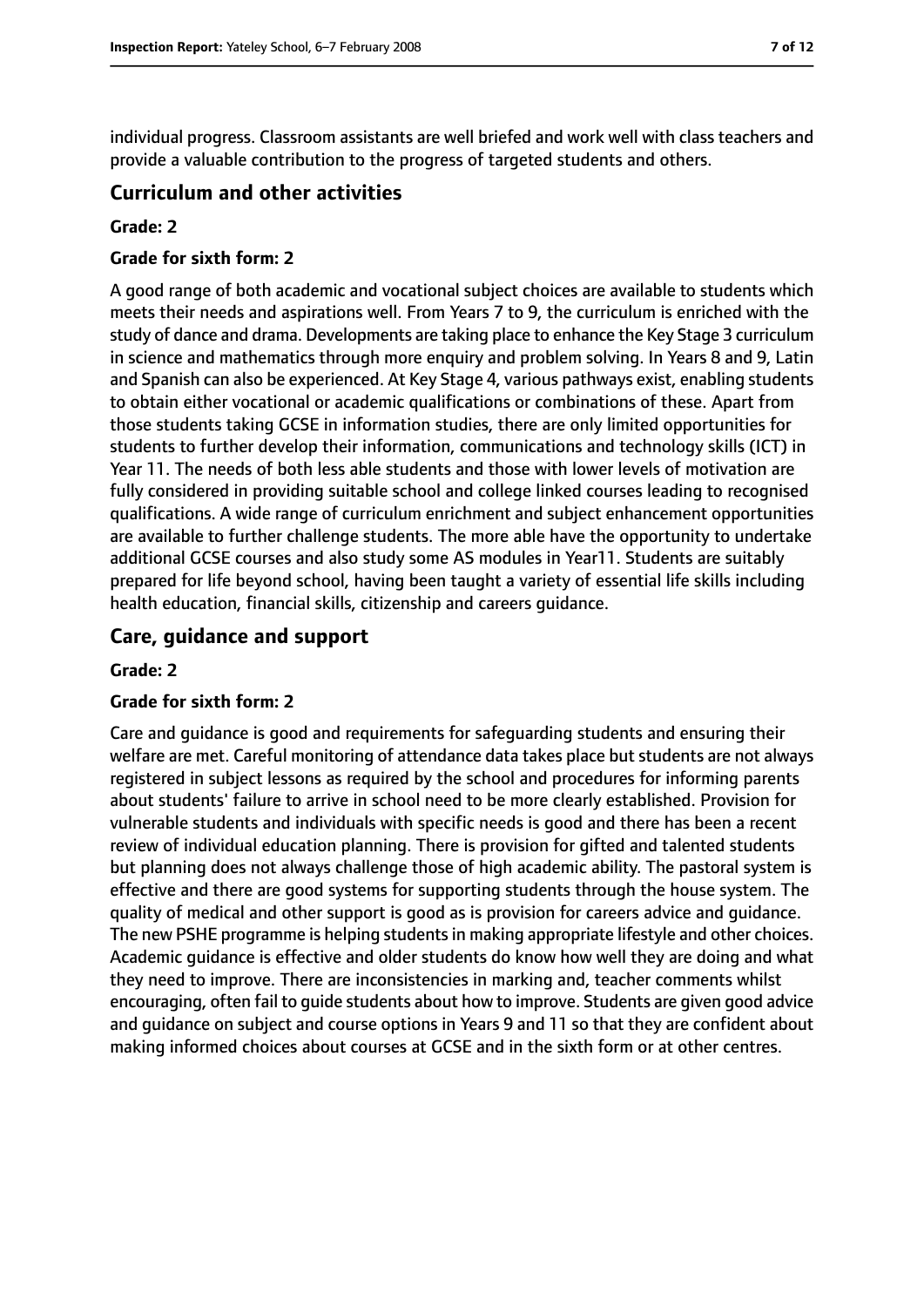# **Leadership and management**

#### **Grade: 3**

#### **Grade for sixth form: 2**

The headteacher and school leadership have recently focused more clearly on improving student progress as external comparative data has become available. The Governors have in turn begun to hold the senior management team to account more effectively using this data. Effective self-evaluation has identified weaknesses and recently great strides have been taken to overcome them. The results of these efforts have been a rapid improvement in Key Stage 4 through strategies to support and guide students to achieve more qualifications whilst providing a better learning experience. However, there are unresolved issues of consistency and corporate expectation of student achievement, that need addressing particularly in Key Stage 3.

Inconsistencies of practice across and within departments result in a varied learning experience for students. This reflects a lack of robustness in monitoring and subsequent rapid intervention and support by some leaders. Others model excellent practice and lead their teams very well, seeking external support to improve teaching and learning where necessary. They have initiated some very good strategies, and shared them through groups such as the 'Collaborative Learning' staff workshops but these have not yet been fully harnessed and embedded across the school. As a result, the rate of improvement remains inconsistent.

The school is yet to target the highest achievement for students in all year groups through its school targets and improvement planning. As a result, there is not a clear, shared expectation communicated to leaders at all levels. There are sound systems and staffing structures in the school that enable good planning with identified priorities for the whole school, departments and individual staff. Line management systems are clear and there is regular review of both student and staff performance.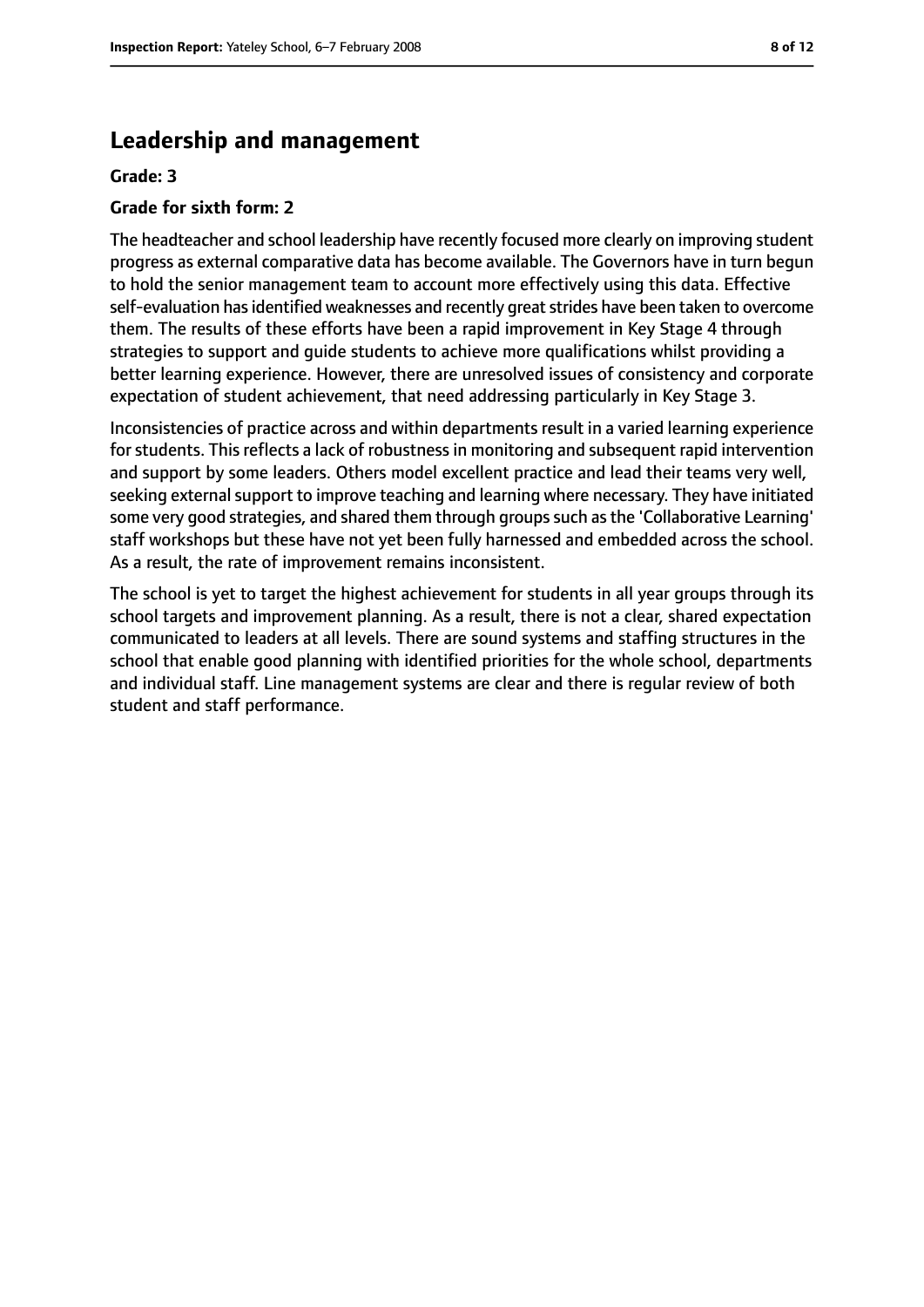**Any complaints about the inspection or the report should be made following the procedures set out in the guidance 'Complaints about school inspection', which is available from Ofsted's website: www.ofsted.gov.uk.**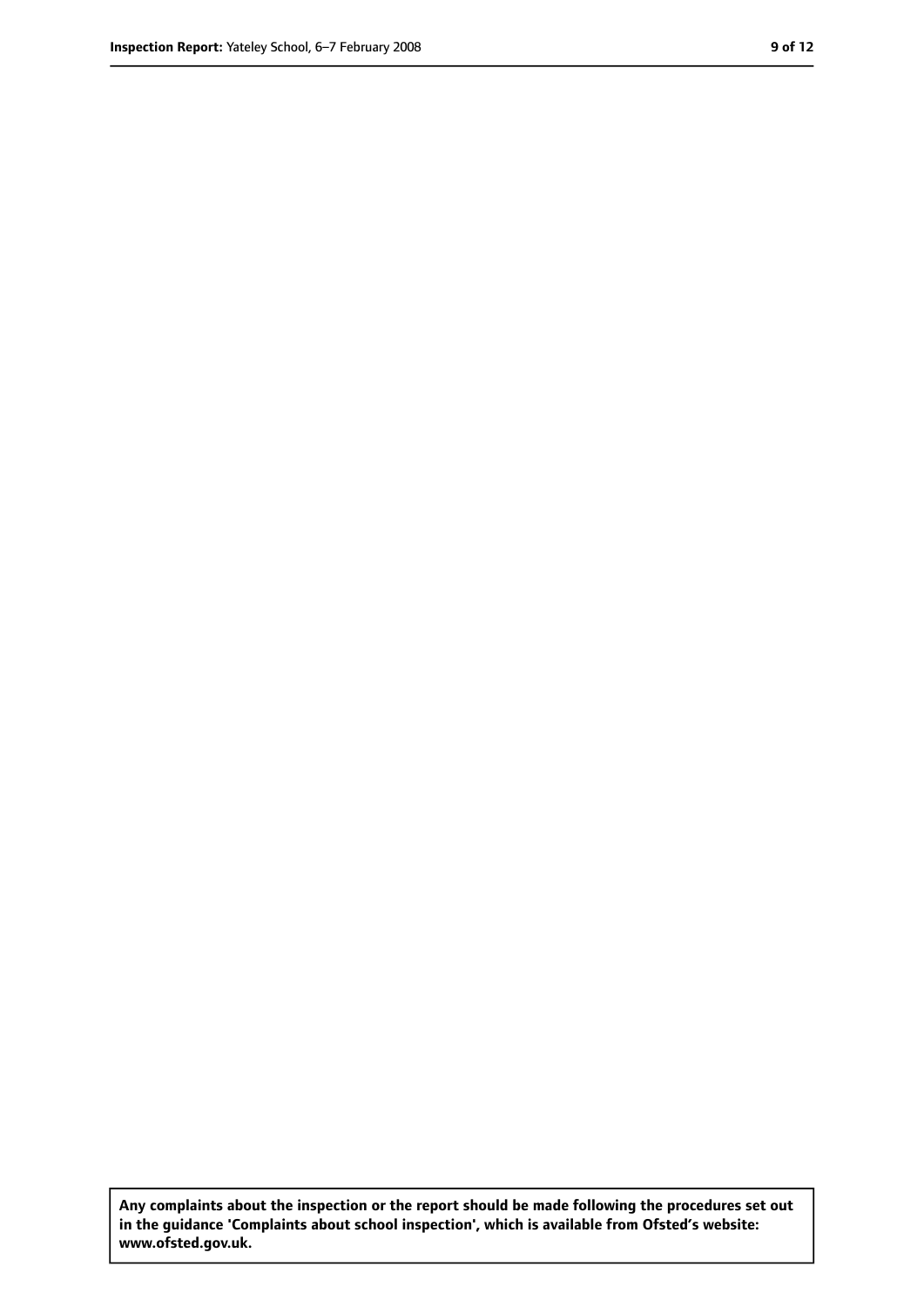#### **Annex A**

# **Inspection judgements**

| Key to judgements: grade 1 is outstanding, grade 2 good, grade 3 | <b>School</b>  | $16-19$ |
|------------------------------------------------------------------|----------------|---------|
| satisfactory, and grade 4 inadequate                             | <b>Overall</b> |         |

# **Overall effectiveness**

| How effective, efficient and inclusive is the provision of<br>education, integrated care and any extended services in meeting<br>the needs of learners? |     |     |
|---------------------------------------------------------------------------------------------------------------------------------------------------------|-----|-----|
| Effective steps have been taken to promote improvement since<br>the last inspection                                                                     | Yes | Yes |
| How well does the school work in partnership with others to<br>promote learners' well-being?                                                            |     |     |
| The capacity to make any necessary improvements                                                                                                         |     |     |

# **Achievement and standards**

| How well do learners achieve?                                                                               |  |
|-------------------------------------------------------------------------------------------------------------|--|
| The standards <sup>1</sup> reached by learners                                                              |  |
| How well learners make progress, taking account of any significant<br>variations between groups of learners |  |
| How well learners with learning difficulties and disabilities make<br>progress                              |  |

# **Personal development and well-being**

| How good is the overall personal development and<br>well-being of the learners?                                  |  |
|------------------------------------------------------------------------------------------------------------------|--|
| The extent of learners' spiritual, moral, social and cultural<br>development                                     |  |
| The extent to which learners adopt healthy lifestyles                                                            |  |
| The extent to which learners adopt safe practices                                                                |  |
| How well learners enjoy their education                                                                          |  |
| The attendance of learners                                                                                       |  |
| The behaviour of learners                                                                                        |  |
| The extent to which learners make a positive contribution to<br>the community                                    |  |
| How well learners develop workplace and other skills that will<br>contribute to their future economic well-being |  |

# **The quality of provision**

| How effective are teaching and learning in meeting the<br>full range of the learners' needs?          |  |
|-------------------------------------------------------------------------------------------------------|--|
| How well do the curriculum and other activities meet the<br>range of needs and interests of learners? |  |
| How well are learners cared for, guided and supported?                                                |  |

 $^1$  Grade 1 - Exceptionally and consistently high; Grade 2 - Generally above average with none significantly below average; Grade 3 - Broadly average to below average; Grade 4 - Exceptionally low.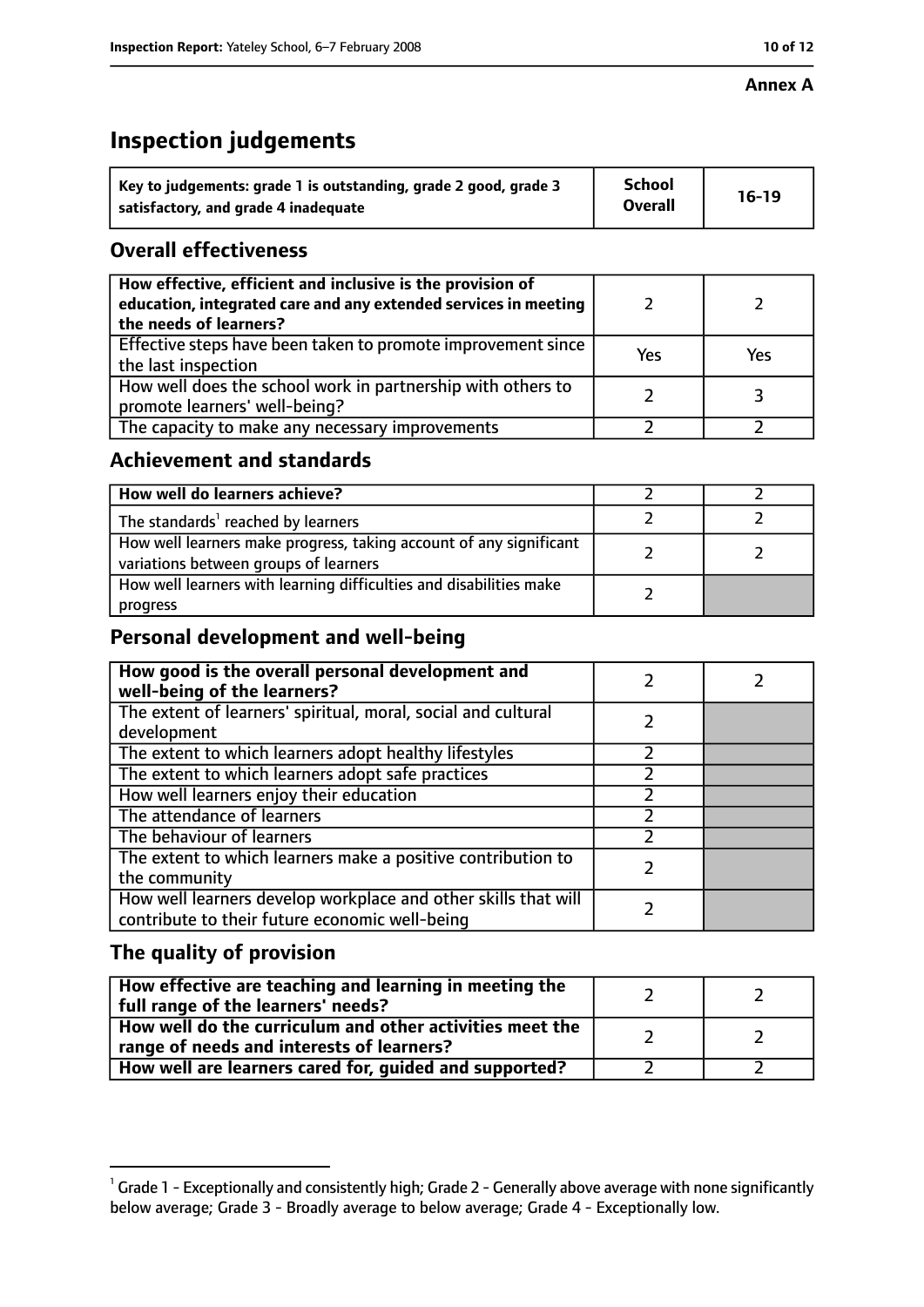#### **Annex A**

# **Leadership and management**

| How effective are leadership and management in raising<br>achievement and supporting all learners?                                                 | 3   |               |
|----------------------------------------------------------------------------------------------------------------------------------------------------|-----|---------------|
| How effectively leaders and managers at all levels set clear<br>direction leading to improvement and promote high quality of<br>care and education | 3   |               |
| How effectively leaders and managers use challenging targets<br>to raise standards                                                                 | 3   |               |
| The effectiveness of the school's self-evaluation                                                                                                  | フ   | $\mathcal{P}$ |
| How well equality of opportunity is promoted and discrimination<br>tackled so that all learners achieve as well as they can                        | 7   |               |
| How effectively and efficiently resources, including staff, are<br>deployed to achieve value for money                                             | 2   |               |
| The extent to which governors and other supervisory boards<br>discharge their responsibilities                                                     | 3   |               |
| Do procedures for safequarding learners meet current<br>qovernment requirements?                                                                   | Yes | Yes           |
| Does this school require special measures?                                                                                                         | No  |               |
| Does this school require a notice to improve?                                                                                                      | No  |               |